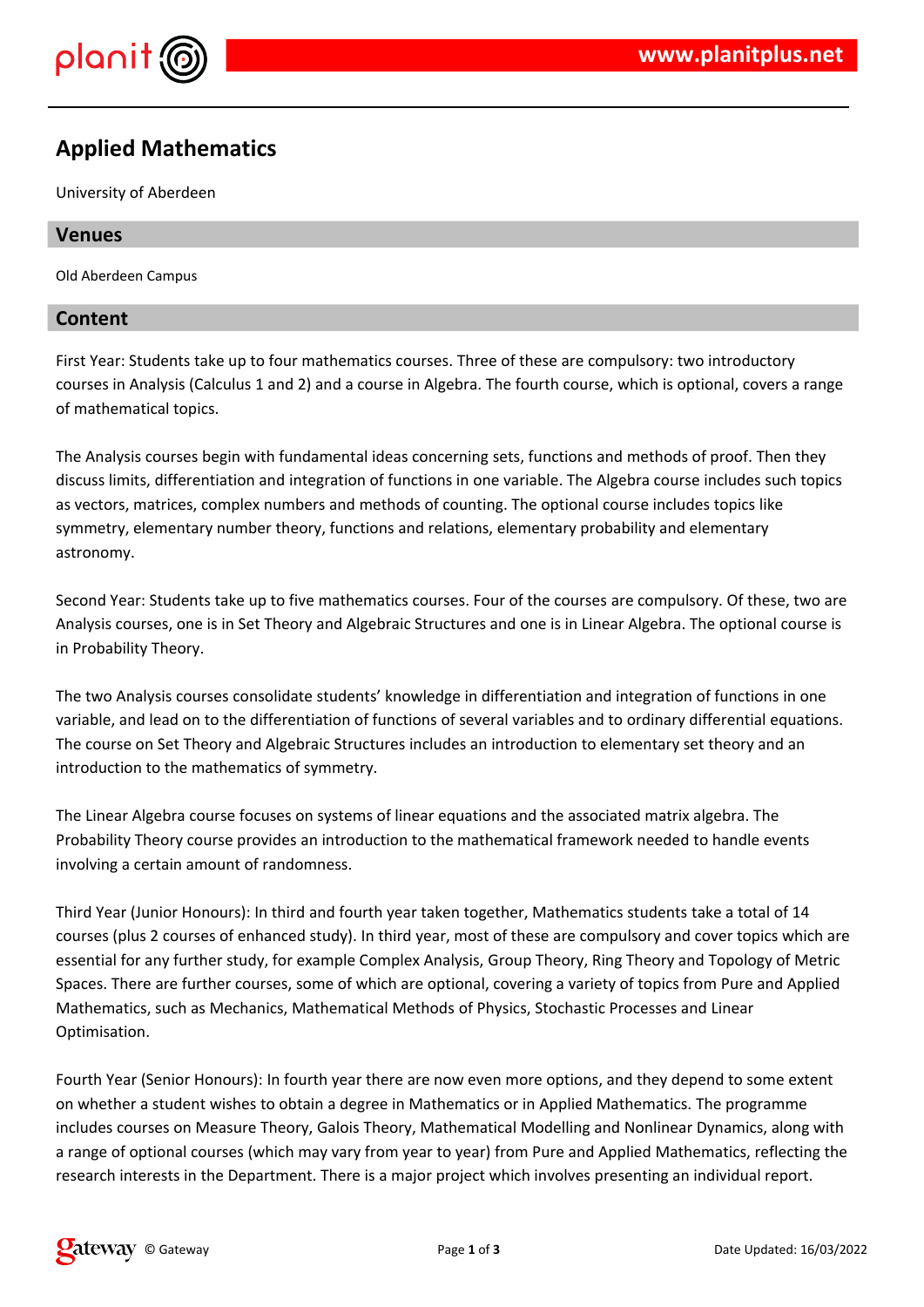

## **Start Date**

September

## **Qualification**

Degree

## **Study Method**

Full time

## **Award Title**

BSc Hons

#### **UCAS Code**

G120

#### **Course Length**

4 years

#### **Faculty**

Arts and Social Sciences

#### **Department**

Social Science

## **Entry Requirements**

2023 entry requirements:

Standard entry:

4 Highers at AABB (by end of S5) including Maths and a science subject by end S6 plus English, Maths and Chemistry or Physics at National 5. Those with Highers at BBB by end of S5 are encouraged to apply.

For second year entry you would require the above plus 3 Advanced Highers at ABB including Maths and a science subject at AB or BA.

Widening access entry: 2 Highers at BB (by end of S5). Additional Highers/Advanced Highers in S6.

#### **SCQF Level**

10

#### **Progression Routes**

«ProgressionRoutes»